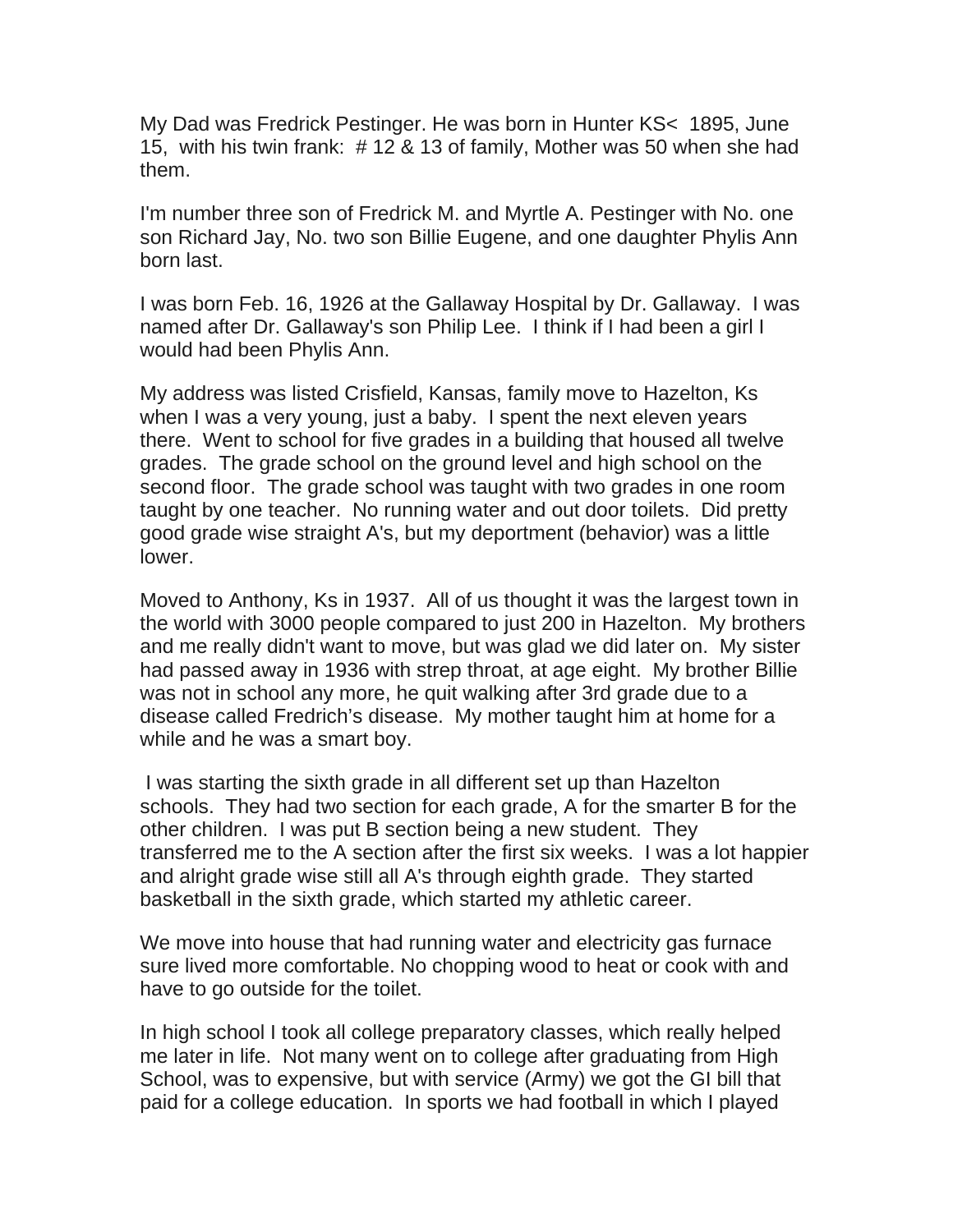center , we were undefeated my junior year no state play off in those years, Basketball in which I played guard to short to play any other position, we got second in the State Tour. my junior year, third my senor year should have won first both years-track I was a pole vaulter primarily and ran the 1/4 mile on relay team also high jumped. Tennis played singles my freshman, soph. and junior years, played doubles my senior year, should have won state tournament, but didn't. I lettered in Tennis my freshman year, tennis and track my soph. year, and all four sports my junior and senior years. Played baseball during summer, no baseball in high school.

Played in high school band (drums) in 7th,8th and 9th years, to busy with sports to play in band later Was in most of the high plays and was Student Council President my senior year. Didn't keep up the "A" record in High School, but I did OK. By the way I took tap dancing lessons during 8th grade year. (Mom was a great dancer and could kick her leg to the top of a door frame)

Japs Bombed Pearl Harbor Dec. 7,1941 I was soph. in high school. Since we were in WWII the draft board was started and every 18 or older up 40 years of age were drafted. I got student pilot's license while in high school, so when I turned 18 I didn't want to be want drafted into regular Army I wanted to fly so I tried to enlist into the Army Air Corps. They weren't wanting any more pilots in 1944. I waited to be drafted hoping I would get the Navy (they were taking ever other one in Army Navy) of course I drew the Army. At the time I didn't know it turned out to a lucky draw. I was sent to Fort Riley for my Basic Training. It was a Cavalry Division. You took half of 16 week training in the Horse Cavalry and the other half in mechanized cavalery. I was trained as a radio operator (dids and dots)the only thing I remember about it is(didy-dum dum- didy) which means SOS. Is this the same as that song: do wa diddy dum diddy di. Walk on, my door??? I finished basic training in October, 1944. So they decided to send our Company to Europe. One other fellow and I were only ones out of the company they didn't send. I really felt bad that I didn't get to go. The company got over there about the time of the battle of Bulge began the biggest battle of the European campaign. They were really green horns and really got slaughtered. I felt bad about it, but probably saved my life. I still at this time don/t know why I didn't go. They didn't know what to do with me, I had scored high on the Army IQ test so they asked me to go (OCS) Officer Candidate School. I turned it down because I had heard that the (ninety day wonders) that's what the enlisted men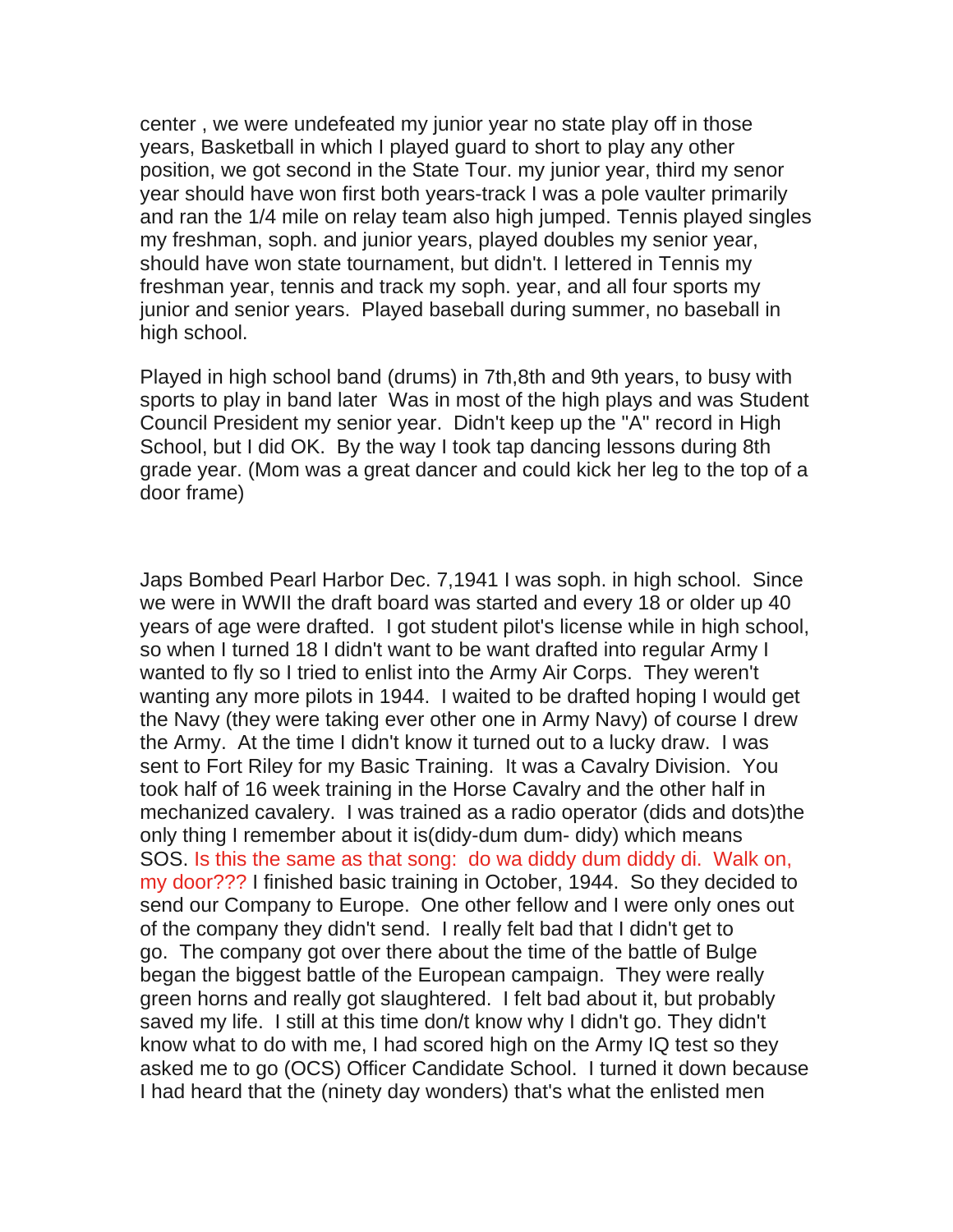called them were the first shot or killed in most battles.

Army high lites at Fort Riley are: Mickey Rooney being in the barrack next to mine, Joe Louis at Camp Funston the camp next Fort Riley and playing baseball for Fort Riley was Major Leaguer Harry Walker, Pete Resser, and me catching Major League Rookey Pitcher Chris Howie.

The rest of the story. They sent me to radio repair school for six weeks and then home on a two weeks before I left for the South Pacific. I ended up at Fort Ord in Calif. which was place you got training for over sea's duty. We got our orders to get ready to leave and word came from Red Cross that Billie had passed away and they were getting me an emergency leave for the funeral. So I missed that wave of going over seas. Went back to Fort Ord and shipped out, that was June 1945. Took 30 days to our destination (due to evasive maneuvers to avoid being targeted by enemy), which was Okinawa. Joined the 88th Chemical Company as a radio operator to direct fire for the 4.2 inch mortars. So that battle was over, so went the Philippines to take training to make the invasion of Japan.

Right before we left for Japan they dropped two atomic bombs and Japs surrender. We all wondered how two bombs could end the war. No one knew what a atomic was we were all happy celebrated a lot. (The war was over and outside of training, I never had to fire a shot)

You got so many points service time and double for overseas duty some had been over there along time with 100s of points they went home first. I was sitting there with just 42 points and the 88th battalion was getting pretty small I was T5 corporal the 1st sergeant had gone home so they made me acting 1st sergeant. They told me if I would reenlists for two more years they would give a permanent rank of 1st sergeant. With just 42 points I probably wound be there two more years before I got to go home. I wrote my mother about what I was thinking doing and she said to do what I wanted to do, but if I were you I wouldn't. This august 1945 and I was on the boat the middle of March going home. I got discharged April 15,1946 at Fort Douglas Utah.

After discharge I relaxed a lot and partied too much. I talked with dad about what I should do now. My railroad work carried on while I was in the service it had accumulated four years of seniority. We discussed whether I should go back to the railroad or not. My dad said if he was me I had the GI Bill to go to college and get an education. That's what I decided to do. I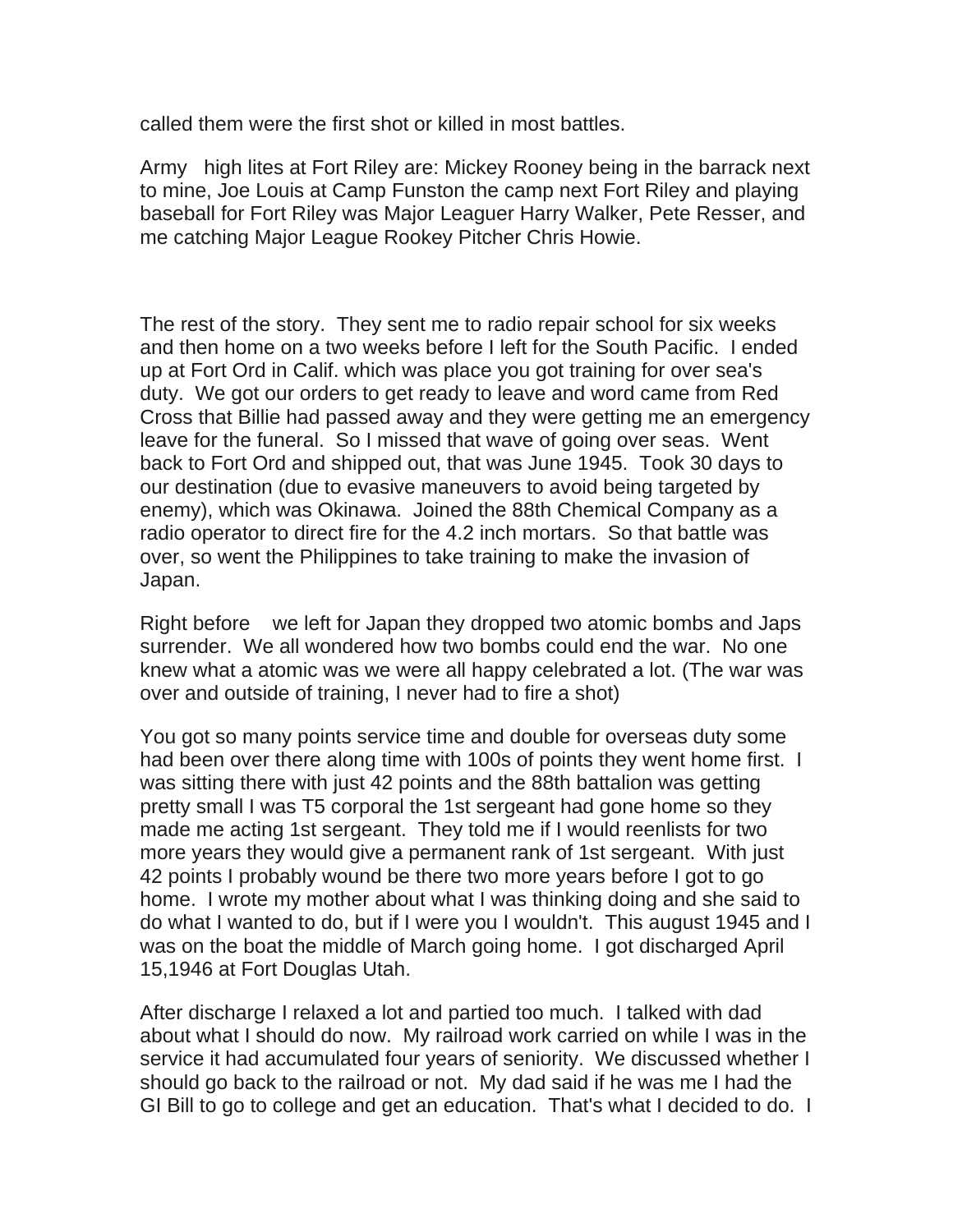had already talked with Fog Allen and he said come on up and try out and if you make the squad we'll talk about some aid. Dwight Lee my best friend and I went to Lawrence in July, 1946 to find a room to live in, there were no dorms at KU at this time. We found one and paid the first months rent as a deposit of\$10.00. In August the lady with the room wrote and said she wasn't going to rent out the room and gave us back the deposit. We went back to Lawrence to find another room. Was only a week until school started, we couldn't find another at that time so we stayed at the hotel for almost a week and couldn't find another room. Couldn't afford to stay at hotel so we decided to lay out a semester. Went home and the Southwestern College AD called and said come over and we will give you a basketball scholarship. We really didn't want to go to a small college, but we decided to go look at it and that's where we stayed.

I didn't know what I wanted to major in I thought about med school and took a lot of premed course and after first year I thought two years

of premed and four years med school if I could get in was to long, so I changed to teacher education. I graduated with a BS Degree in 1950. I lettered one year in football two years track and one year in basketball. Didn't do athletics justice at SC. I did play one semester of basketball at Pratt JC and lettered. We won league and the best success and best time in athletics at Pratt JC.

My first teaching job was Sawyer, Kansas, two miles south of Pratt, Ks. Just a very small school with about 35 students. Taught Industrial Arts, PE both boys and girls, and math. Coached two sports for boy's basketball and baseball and Girls Basketball. Fairly successful. After second year my first wife decided we would get along a lot better if I got out of coaching and teaching we moved to Wichita and was draftsman for Beach Aircraft. More money, but didn't like sitting at a drawing table all day long. Our marriage was not any better, so we ended it in1952. Enough about that will not mention again.

Left Beach and looked for another teaching job. Found out they were not plentiful. One opened up at Vermillion, KS another small school. I went there for an interview with the School Board. When I got there the town looked awful and the school was not to good. I really didn't want the job, but had driven 270 mile so went to the interview. They wanted me and offered me the job for \$3200.00. I said no because I really didn't want the job. They said what would I have to have to take the job. I said \$3500.00 knowing they wouldn't accept the offer, but they did. Pretty successful in football only lost one game good for only having 13 players out and playing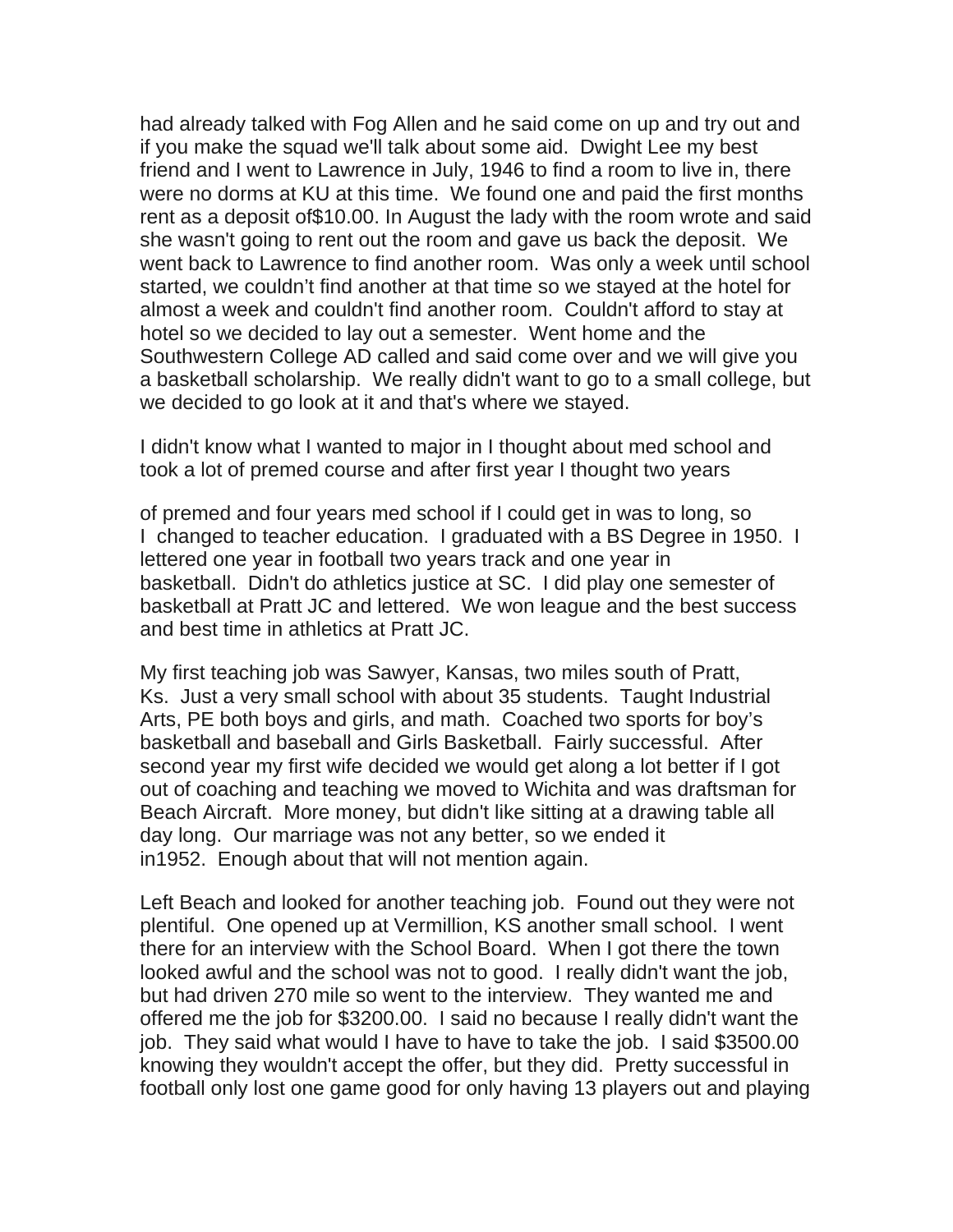11 man football. Basketball was not so good and baseball was fair. Second year was not to good after loosing 9 senior boys due to graduation. Only had 11 out for football and only won one game, basketball was better and baseball was OK. Best thing about going to Vermillion was I meet Rheta Kimball in the first year 1953 and married in summer of 1954.

Went to Winchester, KS in the fall of 1955 and was a disaster. I hated the school some pretty good kids. Rheta and I both didn't like the town. In May 1956 my father passed away, so that summer went to Anthony and stayed the summer with my mother. The best part of that Rheta was pregnant and Kim was born in Anthony on July 29,1956. 1956-57 year wasn't to bad, but decided to get out of teaching and sell Life Insurance. Made a lot more money, but didn't enjoy doing it so quit in March 1958. Applied for a job in Lawrence at West Jr. High which was being built. Got hired for the 58-59 year. So I threw KS City Star until school started in fall of 1958. Bought a home in Lawrence glad to get out of the trailer house. West Jr. High didn't get finished so went to Piper high for one year. Drove back and forth from Lawrence the first year. I like Piper so well that we bought a home KS City, KS and stay at Piper eight more years. Very successful at piper.

The school system in KC was bad so got a job in Lawrence at Central JR, High. By the way Jay was born Oct 19,1958 in Lawrence my first year at Piper. Joyce was born May 30,1960 Rheta liked the Dr. Reed that delivered Jay, so Joyce was born in Lawrence hospital.

Moved back to Lawrence in June 1967 and taught at Central Jr. High the first year of 67-68. Got my MS Degree the summer of 68 in Counseling so went to Lawrence High School in the fall of 68 as counselor. Coached, taught and counseled until spring of 87, when I retired.

I worked part time Alvamar Golf Course and Corp Adjusting for American Agrinsurance for about 8 years after retirement.

I had my second Heart Bypass and Rheta's mastectomy in July 1994. It was pretty good for about four years and then it got rougher. It was tough going for Rheta from 1999 to 2001 when she passed away. What a trooper she was going through all of that. It was wonderful that all three of you were through with education and settled down before she got so bad. We had so much fun with all of you.

It is better now although I do miss Rheta a lot. The two women that I met has helped keep down the loneness.